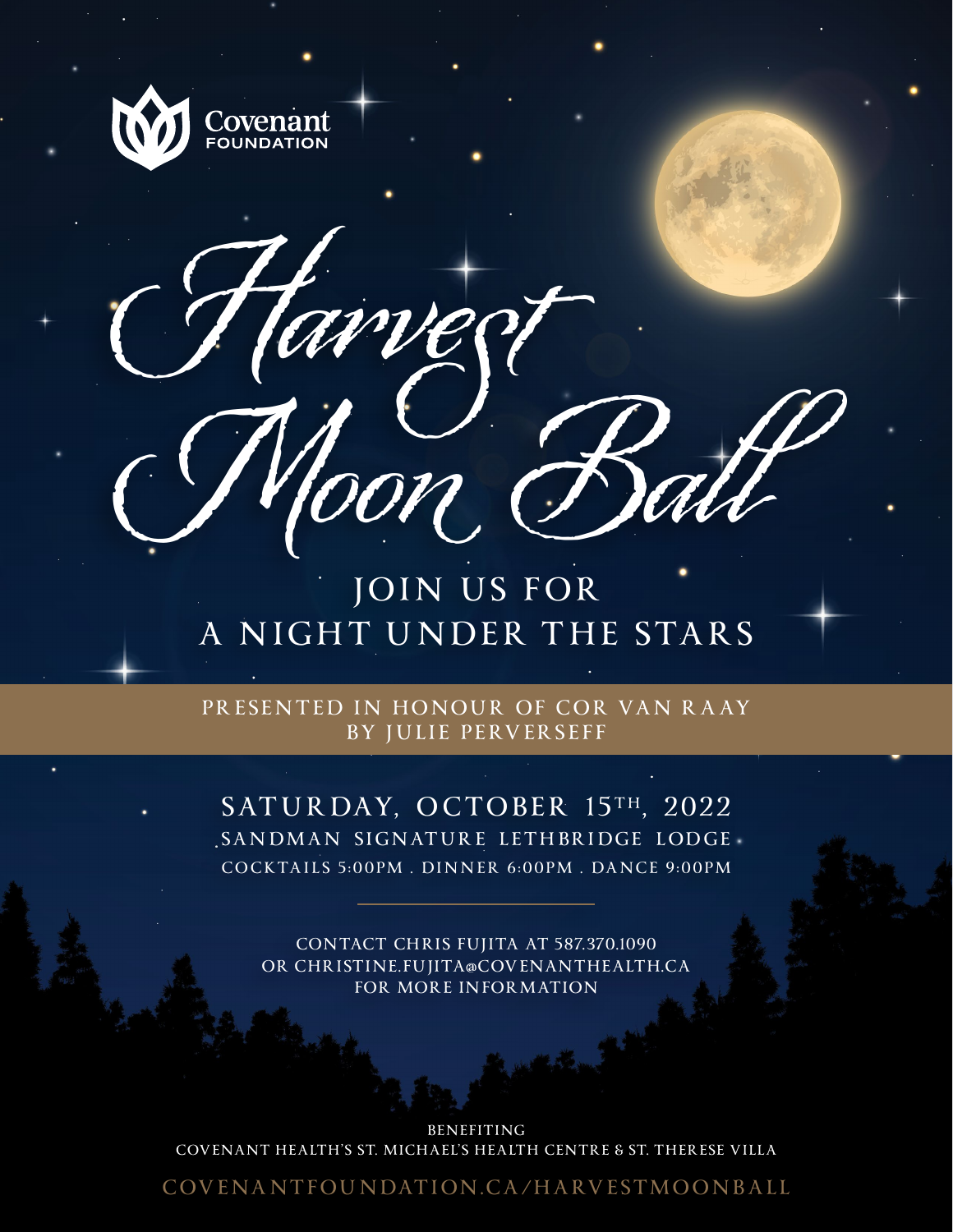

# **ABOUT OUR BALL**

Gather your family and friends to join us for an elegant meal, exciting silent and live auctions, a live musical performance by The Chevelles, and an evening of dancing under the stars – all in support of enhancing compassionate long-term and palliative care for residents and their families.

## **DRESS TO IMPRESS AT THIS FORMAL EVENT.**

# **ABOUT COVENANT FOUNDATION**

Our foundation partners with the community to transform health care and create vibrant communities of health and healing at Covenant Health, Covenant Care and Covenant Living facilities throughout Alberta.

Thanks to the generosity of supporters like you, we're able to raise money to help fund specialized programs and services, state-of-the-art equipment, enhanced care spaces, and leading-edge research and training at 20 Covenant facilities across the province.

# **WHY YOUR SUPPORT MATTERS**

The funds raised through our Harvest Moon Ball will stay in Lethbridge to support the greatest needs at Covenant Health's St. Michael's Health Centre and St. Therese Villa.

With your help, we can carry on our legacy of supporting long-term care for the hundreds of residents and families who rely on Covenant's compassionate care in your community every day – from supportive living for residents with dementia, to post-acute rehabilitation and compassionate end-of-life care.

### **Learn more: covenantfoundation.ca/harvestmoonball**

## **PRESENTING SPONSOR \$10,000 (EXCLUSIVE)**

- Eight tickets to the Ball
- Prominent logo recognition on event promotional materials and collateral
- Prominent inclusion in all promotional media advertisements
- Opportunity for representative to deliver greetings during speaking program
	-
- 
- Eight tickets to the Ball
- Prominent logo recognition on event collateral
- Prominent logo recognition in post-event thank-you ad

• Prominent logo recognition in post-event thank-you ad • Opportunity to include branded promotional item/collateral at each place-setting (at Covenant undation's discretion)

and post-event social media mentions on Covenant Foundation's social media platforms

• Logo and link on Covenant Foundation website

### **DIAMOND SPONSOR \$6,000**

- Pre- and post-event social media mentions on Covenant Foundation's social media platforms
- Logo and link on Covenant Foundation website

#### **CHOOSE EITHER**

### **COCKTAIL RECEPTION SPONSOR SILENT AUCTION SPONSOR**

*All benefits listed above with additional recognition noted below:* 

- Verbal recognition during program
- Prominent logo recognition on welcome signage as guests enter the ballroom

*All benefits listed above with additional recognition noted below:* 

- Verbal recognition during program
- Prominent logo recognition on silent auction signage and bid sheets



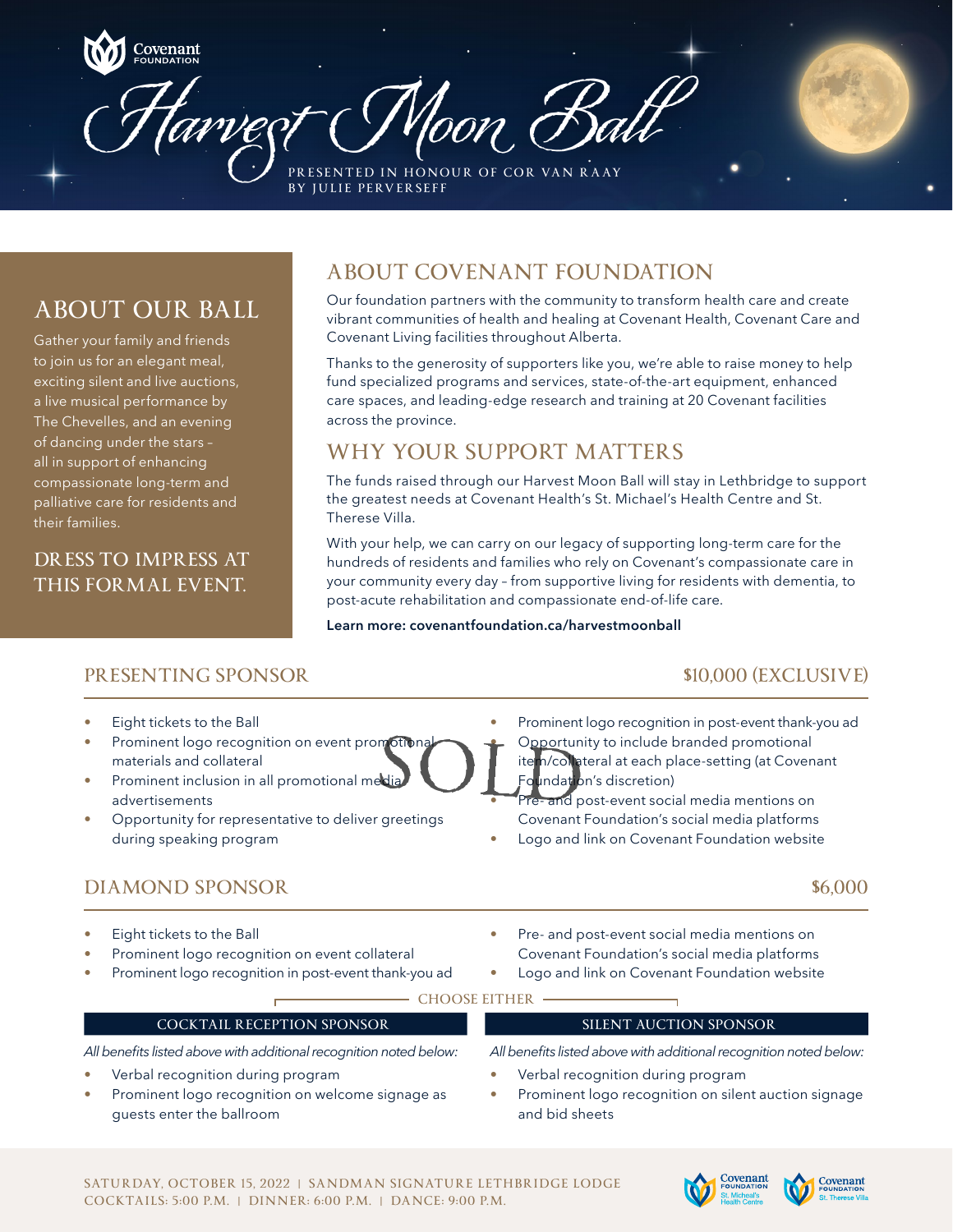## **MEDIA SPONSOR \$5,000**

- Four tickets to the Ball
- Logo recognition on applicable event collateral
- Inclusion in appropriate promotional media advertisements indicating your support of the Ball

## **PLATINUM SPONSOR 54,000**

- Six tickets to the Ball
- Logo recognition on applicable event collateral
- Logo recognition in post-event thank-you ad

## **GOLD SPONSOR \$3,000**

- Four tickets to the Ball
- Logo recognition on applicable event collateral
- Name recognition in post-event thank-you ad
- Post-event social media mention on Covenant Foundation's social media platforms
- Logo and link on Covenant Foundation website
- Logo recognition in post-event thank-you ad
- Pre- and post-event social media mentions on Covenant Foundation's social media platforms
- Logo and link on Covenant Foundation website
- Logo and link on Covenant Foundation website
- Pre- and post-event social media mentions on Covenant Foundation's social media platforms
	- *Limited Naming Opportunities Available – Confirm Early To Ensure Availability!*

#### **Choose One:**

- Rose Sponsor Entertainment Sponsor
- Live Auction Sponsor Photo Booth Sponsor
- Signature Cocktail Sponsor

## **WINE SPONSOR 52,500**

- Four tickets to the Ball
- Logo recognition for wine on tables
- Name recognition on applicable event collatera

## **SILVER SPONSOR \$1,500** \$1,500

- Two tickets to the Ball
- Name recognition on applicable event collateral
- Name recognition in post-event thank-you ad

**Vame recognition in post-event thank-you ad** 

ame recognition on Covenant Foundation website

Name recognition on Covenant Foundation website

Name recognition on applicable event collateral

## **BRONZE SPONSOR** \$750

- Name recognition in post-event thank-you ad
- Name recognition on Covenant Foundation website

*Every attempt will be made to meet or exceed your sponsorship benefits. Please note late commitment confirmations may result in some benefits not being fulfilled. Thank you for your understanding.*









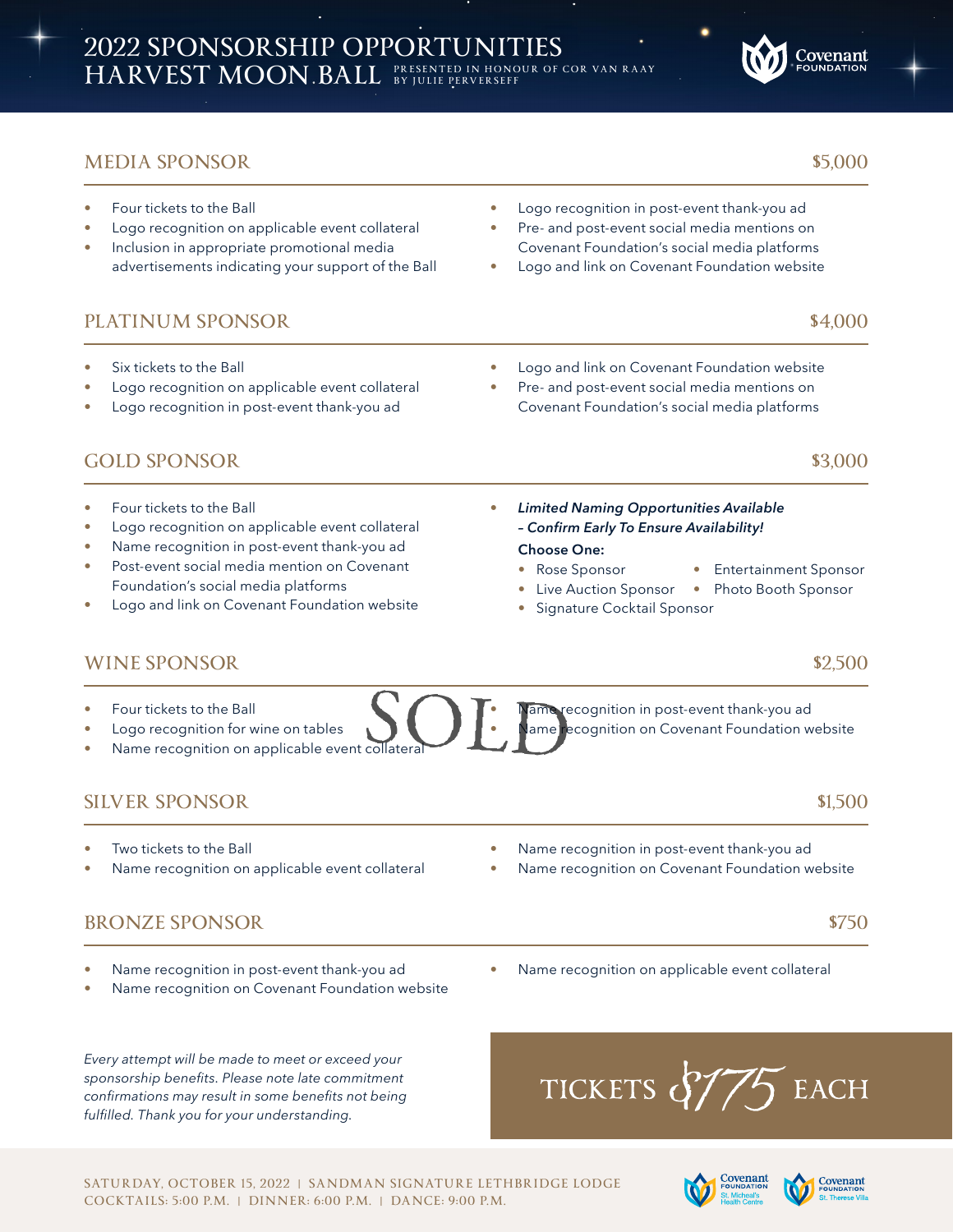| BY JULIE PERVERSEFF                                                                                                                                                                                                            | Woon Ball<br>PRESENTED IN HONOUR OF COR VAN RAAY                                                                                                                                                                               |  |  |  |
|--------------------------------------------------------------------------------------------------------------------------------------------------------------------------------------------------------------------------------|--------------------------------------------------------------------------------------------------------------------------------------------------------------------------------------------------------------------------------|--|--|--|
| SPONSORSHIP COMMITMENT                                                                                                                                                                                                         |                                                                                                                                                                                                                                |  |  |  |
| ◻                                                                                                                                                                                                                              | Yes! I would like to support Covenant Foundation and be a Harvest Moon Ball sponsor.                                                                                                                                           |  |  |  |
| <b>SPONSORSHIP LEVEL</b>                                                                                                                                                                                                       |                                                                                                                                                                                                                                |  |  |  |
| Presenting Sponsor - \$10,000<br>□<br>Diamond Sponsor - \$6,000<br>□<br>Media Sponsor - \$5,000 (□ TV □ Radio □ Print)<br>□<br>Platinum Sponsor - \$4,000<br>$\Box$                                                            | Gold Sponsor - \$3,000<br>□ Wine Sponsor - \$2,500<br>□ Silver Sponsor - \$1,500<br>Bronze Sponsor - \$750<br>$\Box$                                                                                                           |  |  |  |
| <b>ADDITIONAL TICKETS</b>                                                                                                                                                                                                      |                                                                                                                                                                                                                                |  |  |  |
| I would like to purchase additional tickets to the ball. ____________ x \$175<br>□                                                                                                                                             |                                                                                                                                                                                                                                |  |  |  |
|                                                                                                                                                                                                                                |                                                                                                                                                                                                                                |  |  |  |
| <b>CONTACT INFORMATION</b>                                                                                                                                                                                                     |                                                                                                                                                                                                                                |  |  |  |
| Address: Note that the state of the state of the state of the state of the state of the state of the state of the state of the state of the state of the state of the state of the state of the state of the state of the stat |                                                                                                                                                                                                                                |  |  |  |
|                                                                                                                                                                                                                                |                                                                                                                                                                                                                                |  |  |  |
|                                                                                                                                                                                                                                |                                                                                                                                                                                                                                |  |  |  |
|                                                                                                                                                                                                                                |                                                                                                                                                                                                                                |  |  |  |
| PAYMENT INFORMATION<br>□ MasterCard<br>$\square$ AMEX<br>$\Box$ Visa                                                                                                                                                           |                                                                                                                                                                                                                                |  |  |  |
| $\Box$ Cheque*                                                                                                                                                                                                                 |                                                                                                                                                                                                                                |  |  |  |
| *Please make all cheques payable to Covenant Foundation and note Harvest Moon Ball.                                                                                                                                            |                                                                                                                                                                                                                                |  |  |  |
|                                                                                                                                                                                                                                |                                                                                                                                                                                                                                |  |  |  |
|                                                                                                                                                                                                                                | Name on Card: University of the Card of the Card of the Card of the Card of the Card of the Card of the Card of the Card of the Card of the Card of the Card of the Card of the Card of the Card of the Card of the Card of th |  |  |  |
|                                                                                                                                                                                                                                |                                                                                                                                                                                                                                |  |  |  |

Mail to: Chris Fujita, Covenant Foundation 1400 9th Avenue South Lethbridge, AB T1J 4V5 Email: christine.fujita@covenanthealth.ca Phone: 587.370.1090 | Fax: 780.342.8195 covenantfoundation.ca **OR**